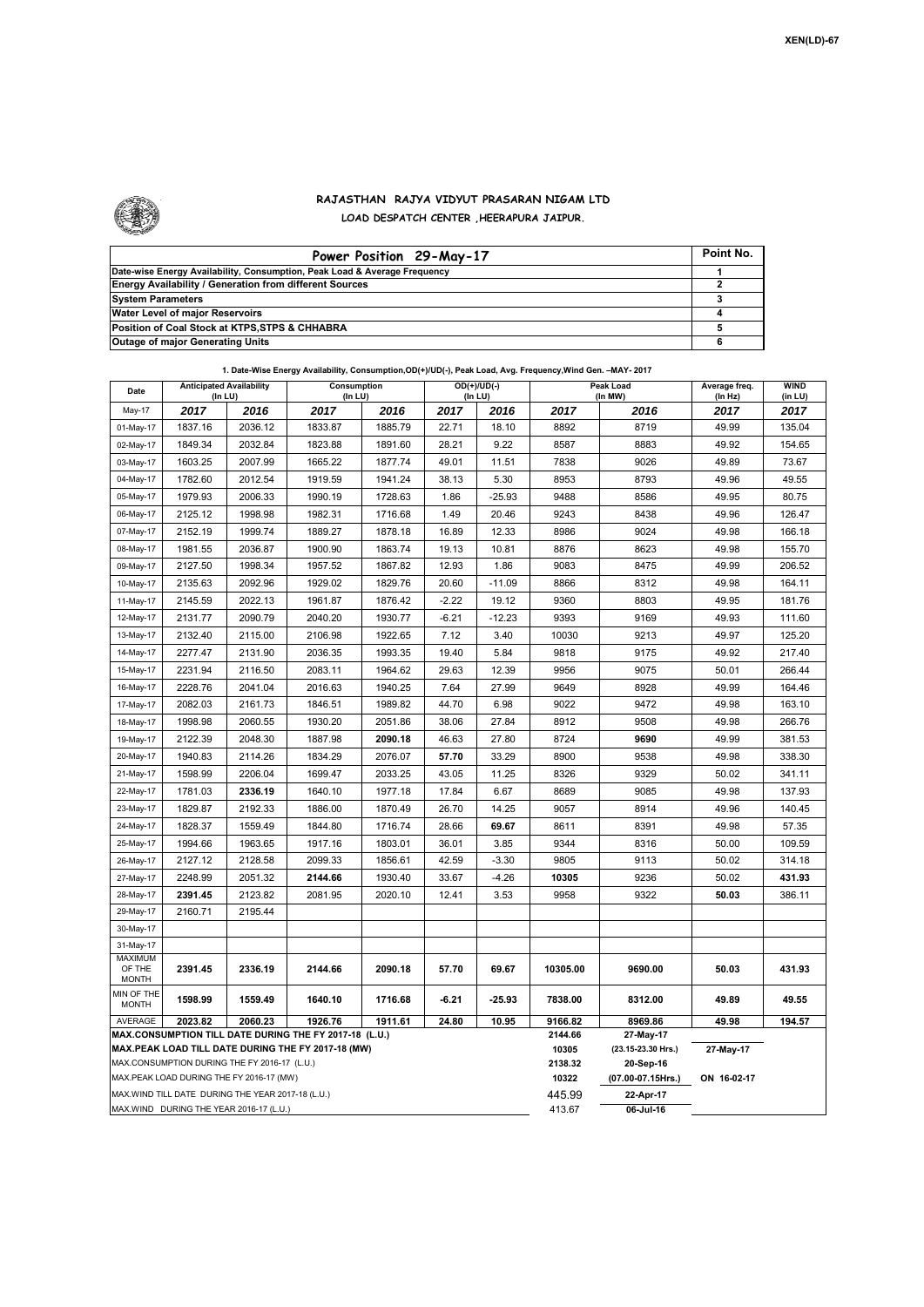## **2.Anticipated Availability/Generation From Different Sources**

|                |                                                                                    |                                      |                                  |                                  | (In LU)                                   |                                  |                              |                                      |                                  |                                  |
|----------------|------------------------------------------------------------------------------------|--------------------------------------|----------------------------------|----------------------------------|-------------------------------------------|----------------------------------|------------------------------|--------------------------------------|----------------------------------|----------------------------------|
| S.No.          | Sources Available to Rajasthan /<br>Installed Capacity as on 30.09.2016<br>(In MW) | Prior<br>assessment<br>of Avail. For | Prior<br>assessment<br>of Avail. | <b>Actual Energy</b><br>Received | Prior<br>assessment of<br>Avail. For next | Prior<br>assessment of<br>Avail. | Actual<br>Energy<br>Received | Prior<br>assessment<br>of Avail. For | Prior<br>assessment<br>of Avail. | <b>Actual Energy</b><br>Received |
|                |                                                                                    | next Day                             | 26-May-17                        |                                  | Day                                       | 27-May-17                        |                              | next Day                             | 28-May-17                        |                                  |
| 1              | KTPS (1240/1240)                                                                   | 221.00                               | 221.00                           | 208.13                           | 222.00                                    | 221.00                           | 192.70                       | 259.00                               | 222.00                           | 187.13                           |
| $\overline{2}$ | STPS (1500/1500)                                                                   | 165.00                               | 165.00                           | 144.09                           | 110.00                                    | 165.00                           | 122.70                       | 68.00                                | 110.00                           | 89.88                            |
| 3              | DHOLPUR GAS CCPP (330/330)                                                         | 0.00                                 | 0.00                             | 0.00                             | 0.00                                      | 0.00                             | 0.00                         | 0.00                                 | 0.00                             | 0.00                             |
| 4              | RAMGARH (273.5/273.5)                                                              | 44.00                                | 44.00                            | 42.11                            | 44.00                                     | 44.00                            | 42.04                        | 1.00                                 | 44.00                            | 29.95                            |
| 5              | RAPP-A(200/200)                                                                    | 38.00                                | 38.00                            | 41.22                            | 38.00                                     | 38.00                            | 41.22                        | 38.00                                | 38.00                            | 40.38                            |
| 6<br>7         | MAHI (140/140)<br>CHAMBAL (RPS+JS) (135.5/271)                                     | 0.00<br>0.00                         | 0.00<br>0.00                     | 0.00<br>0.00                     | 0.00<br>0.00                              | 0.00<br>0.00                     | 0.28<br>0.00                 | 0.00<br>0.00                         | 0.00<br>0.00                     | 0.00<br>1.04                     |
| 8              | GIRAL LIGNITE (250/250)                                                            | 0.00                                 | 0.00                             | 0.00                             | 0.00                                      | 0.00                             | 0.00                         | 0.00                                 | 0.00                             | 0.00                             |
| 9              | CHHABRA TPS 1000/1000)                                                             | 108.00                               | 108.00                           | 95.51                            | 156.00                                    | 108.00                           | 83.13                        | 108.00                               | 156.00                           | 120.95                           |
| 10             | ADANI (TPS) + KALISINDH (TPS)<br>(1200+1200/1320+1200)                             | 424.00                               | 424.00                           | 404.64                           | 560.00                                    | 424.00                           | 426.94                       | 560.00                               | 560.00                           | 450.71                           |
| 11             | WIND FARM (3980.40/4119.15)                                                        | 425.00                               | 300.00                           | 314.18                           | 400.00                                    | 425.00                           | 431.93                       | 300.00                               | 400.00                           | 386.11                           |
| 12             | SOLAR POWER(737.70/1295.70)                                                        | 0.00                                 | 0.00                             | 0.00                             | 0.00                                      | 0.00                             | 0.00                         | 0.00                                 | 0.00                             | 0.00                             |
| 13<br>14       | CAPTIVE POWER PLANTS<br>REGIONAL (INTRA STATE) O.A. (VLTPS)                        | 0.00<br>0.00                         | 0.00<br>0.00                     | 0.00<br>0.00                     | 0.00<br>0.00                              | 0.00<br>0.00                     | 0.00<br>0.00                 | 0.00<br>0.00                         | 0.00<br>0.00                     | 0.00<br>0.00                     |
| 15             | <b>OPEN ACCESS</b>                                                                 | $-41.55$                             | $-41.82$                         | $-41.82$                         | $-56.48$                                  | $-41.55$                         | $-41.55$                     | $-59.13$                             | $-56.48$                         | $-56.48$                         |
| 16             | BIOMASS - (101.95/119.25)                                                          | 3.00                                 | 3.00                             | 2.40                             | 3.00                                      | 3.00                             | 4.56                         | 3.00                                 | 3.00                             | 6.11                             |
| 17             | BARSINGHSAR LTPS(250/250)                                                          | 26.00                                | 26.00                            | 24.45                            | 26.00                                     | 26.00                            | 24.76                        | 26.00                                | 26.00                            | 23.90                            |
| 18             | RAJWEST (1080/1080)                                                                | 201.00                               | 201.00                           | 164.88                           | 172.00                                    | 201.00                           | 144.30                       | 201.00                               | 172.00                           | 144.30                           |
|                | <b>TOTAL (A): 1-18</b>                                                             | 1613.45                              | 1488.18                          | 1399.80                          | 1674.52                                   | 1613.45                          | 1473.01                      | 1504.87                              | 1674.52                          | 1423.98                          |
| 19             | <b>BBMB COMPLEX</b>                                                                |                                      |                                  |                                  |                                           |                                  |                              |                                      |                                  |                                  |
|                | a) BHAKRA(230.79/1516.3)<br>b) DEHAR (198/990)                                     | 23.90<br>22.96                       | 24.52<br>22.96                   | 23.91<br>23.01                   | 23.16<br>23.14                            | 23.90<br>22.96                   | 23.80<br>23.05               | 19.86<br>23.44                       | 23.16<br>23.14                   | 21.81<br>23.40                   |
|                | c) PONG (231.66/396)                                                               | 10.81                                | 8.95                             | 10.74                            | 11.65                                     | 10.81                            | 9.85                         | 14.88                                | 11.65                            | 14.20                            |
| 20             | TOTAL : a TO c<br><b>CENTRAL STATIONS</b>                                          | 57.67                                | 56.42                            | 57.66                            | 57.95                                     | 57.67                            | 56.70                        | 58.18                                | 57.95                            | 59.41                            |
|                | d) SINGRAULI<br>(300/2000)                                                         | 87.09                                | 84.54                            | 85.04                            | 80.34                                     | 87.09                            | 82.87                        | 59.42                                | 80.34                            | 63.12                            |
|                | e) RIHAND<br>(310.24/3000)                                                         | 90.50                                | 106.51                           | 106.69                           | 101.02                                    | 90.50                            | 94.16                        | 75.26                                | 101.02                           | 85.36                            |
|                | f) UNCHAHAR-I(20/420)                                                              | 3.03                                 | 1.01                             | 2.16                             | 2.02                                      | 3.03                             | 2.95                         | 2.83                                 | 2.02                             | 1.16                             |
|                | q) UNCHAHAR-II& III(61/630)<br>h) INDIRA GANDHI STPS(JHAJHAR) 0.00/1500)           | 9.19<br>0.53                         | 3.43<br>0.00                     | 8.24<br>0.00                     | 5.88<br>0.00                              | 9.19<br>0.53                     | 10.37<br>0.73                | 10.40<br>0.00                        | 5.88<br>0.00                     | 4.16<br>0.00                     |
|                | i) NCTPS DADRI St-II (43.22/980) +                                                 | 1.98                                 | 2.06                             | 5.13                             | 1.41                                      | 1.98                             | 3.76                         | 3.05                                 | 1.41                             | 1.86                             |
|                | DADRI-TH                                                                           |                                      |                                  |                                  |                                           |                                  |                              |                                      |                                  |                                  |
|                | j) DADRI GAS (77/830)                                                              | 3.69                                 | 1.62                             | 4.42                             | 2.92                                      | 3.69                             | 4.54                         | 4.02                                 | 2.92                             | 2.28                             |
|                | k) ANTA<br>(83.07/419)<br>I) AURAIYA<br>(61.03/663)                                | 0.00<br>3.55                         | 0.12<br>0.00                     | 0.00<br>1.04                     | 0.00<br>3.64                              | 0.00<br>3.55                     | 0.00<br>3.83                 | 0.00<br>3.38                         | 0.00<br>3.64                     | 0.00<br>3.86                     |
|                | m) NAPP<br>(44/440)                                                                | 11.00                                | 11.00                            | 11.00                            | 9.12                                      | 11.00                            | 11.00                        | 9.17                                 | 9.12                             | 9.12                             |
|                | n) RAPP-B<br>(125/440)                                                             | 30.06                                | 30.06                            | 30.06                            | 30.32                                     | 30.06                            | 30.06                        | 30.32                                | 30.32                            | 30.32                            |
|                | o) RAPP-C<br>(88/440)                                                              | 23.01                                | 23.01                            | 23.01                            | 20.00                                     | 23.01                            | 23.01                        | 20.00                                | 20.00                            | 20.00                            |
|                | p) SALAL<br>(20.36/690)                                                            | 4.66                                 | 4.69                             | 4.67                             | 4.69                                      | 4.66                             | 4.56                         | 4.50                                 | 4.69                             | 4.55                             |
|                | q) URI<br>(70.37/720)                                                              | 16.20                                | 16.20                            | 16.20                            | 16.73                                     | 16.20                            | 17.37                        | 16.73                                | 16.73                            | 16.73                            |
|                | r) TANAKPUR (10.86/94)<br>s) CHAMERA - (105.84/540)                                | 1.16<br>25.12                        | 0.75<br>15.68                    | 0.94<br>16.48                    | 0.83<br>25.12                             | 1.16<br>25.12                    | 1.12<br>25.12                | 1.00<br>25.12                        | 0.83<br>25.12                    | 1.27<br>25.12                    |
|                | t) CHAMERA-II (29.01/300)                                                          | 8.82                                 | 8.82                             | 8.82                             | 6.98                                      | 8.82                             | 8.82                         | 6.98                                 | 6.98                             | 6.96                             |
|                | u) CHAMERA-III (25.21/231)                                                         | 7.23                                 | 7.23                             | 7.23                             | 6.05                                      | 7.23                             | 7.23                         | 6.05                                 | 6.05                             | 6.05                             |
|                | v) DHAULIGANGA (27/280)                                                            | 3.97                                 | 4.14                             | 4.43                             | 3.82                                      | 3.97                             | 4.53                         | 3.86                                 | 3.82                             | 3.98                             |
|                | w) DULHASTI (42.42/390)                                                            | 12.09                                | 12.09                            | 12.09                            | 10.11                                     | 12.09                            | 12.09                        | 10.11                                | 10.11                            | 10.11                            |
|                | x) SEWA (13/120)<br>y) NJPC                                                        | 2.59<br>40.37                        | 1.94<br>40.37                    | 1.94<br>40.37                    | 2.71<br>34.13                             | 2.59<br>40.37                    | 2.59<br>40.37                | 2.71<br>34.13                        | 2.71<br>34.13                    | 2.71<br>34.13                    |
|                | (112.00/1500)+RAMPUR(31.808/412.02)                                                |                                      |                                  |                                  |                                           |                                  |                              |                                      |                                  |                                  |
|                | z) TEHRI (75/1000)                                                                 | 6.67                                 | 6.23                             | 5.27                             | 5.25                                      | 6.67                             | 6.67                         | 5.63                                 | 5.25                             | 5.06                             |
|                | aa) KOTESHWR (33.44/400) + PARBATI3<br>(56.73/520)                                 | 17.56                                | 12.30                            | 23.43                            | 20.40                                     | 17.56                            | 26.14                        | 20.40                                | 20.40                            | 26.90                            |
|                | ab) TALA                                                                           | 0.81                                 | 1.08                             | 1.08                             | 0.78                                      | 0.81                             | 0.81                         | 1.02                                 | 0.78                             | 0.78                             |
|                | ac) MUNDRA UMPP (380/4000)                                                         | 36.24                                | 36.24                            | 43.58                            | 54.72                                     | 36.24                            | 43.22                        | 32.95                                | 54.72                            | 49.43                            |
|                | ad) SASAN (372/3960)                                                               | 72.84                                | 72.84                            | 73.16                            | 71.45                                     | 72.84                            | 66.01                        | 59.05                                | 71.45                            | 53.24                            |
|                | ae) FRKKA+KHLGN+TLCHR (70.18/3940)                                                 | 0.67                                 | 25.33                            | 16.46                            | 19.47                                     | 0.67                             | 8.16                         | 19.47                                | 19.47                            | 5.40                             |
|                | af) URS POWER(DADRI TH-I)                                                          | 0.00                                 | 0.00                             | 0.00                             | 0.00                                      | 0.00                             | 0.00                         | 0.00                                 | 0.00                             | 0.00                             |
|                | TOTAL SCHEDULE(a TO af)                                                            | 578.28                               | 585.69                           | 610.58                           | 597.86                                    | 578.28                           | 598.77                       | 525.72                               | 597.86                           | 533.05                           |
|                | LOSSES<br>NET SCHEDULED                                                            | $-19.55$<br>558.73                   | $-19.73$<br>565.97               | $-26.81$<br>583.78               | $-20.36$<br>577.50                        | $-19.55$<br>558.73               | $-26.18$<br>572.58           | $-12.83$<br>512.89                   | $-20.36$<br>577.50               | $-23.08$<br>509.97               |
| 21             | BILATERAL (REG.) EXCL. BANKING                                                     | 24.00                                | 24.00                            | 24.00                            | 24.00                                     | 24.00                            | 24.00                        | 24.21                                | 24.00                            | 24.00                            |
| 22             | <b>BANKING</b>                                                                     | 0.00                                 | 0.00                             | 0.00                             | 0.00                                      | 0.00                             | 0.00                         | 0.00                                 | 0.00                             | 0.00                             |
| 23             | BILATERAL(INTER-REG.).<br>EXCLUDING (ISOA & BANKING)                               | 38.27                                | 16.75                            | 28.67                            | 59.06                                     | 25.95                            | 25.30                        | 59.60                                | 46.78                            | 55.22                            |
| 24             | <b>INTER STATE OPEN ACCESS</b><br>(BILATERAL+IEX)                                  | 41.55                                | 41.82                            | 41.82                            | 56.48                                     | 41.55                            | 41.55                        | 59.13                                | 56.48                            | 56.48                            |
| 25             | INDIAN ENERGY EXCHANGE                                                             | $-27.01$                             | $-21.51$                         | $-21.51$                         | $-0.11$                                   | $-27.01$                         | $-27.01$                     | 0.00                                 | $-0.11$                          | $-0.11$                          |
|                | TOTAL(B): (19 TO 25)                                                               | 635.54                               | 638.94                           | 656.75                           | 716.93                                    | 635.54                           | 636.43                       | 655.83                               | 716.93                           | 645.56                           |
|                | TOTAL GENERATION (A +B) : 1 TO<br>25                                               |                                      |                                  | 2056.75                          |                                           |                                  | 2110.99                      |                                      |                                  | 2069.54                          |
|                | OVER DRAWAL (+)/UNDER<br>DRAWAL (-)                                                |                                      |                                  | 42.59                            |                                           |                                  | 33.67                        |                                      |                                  | 12.41                            |
|                | <b>GRAND TOTAL</b>                                                                 | 2248.99                              | 2127.12                          | 2099.34                          | 2391.45                                   | 2248.99                          | 2144.66                      | 2160.71                              | 2391.45                          | 2081.95                          |
|                | LAST YEAR                                                                          | 2051.32                              | 2128.58                          | 1856.61                          | 2123.82                                   | 2051.32                          | 1905.94                      | 2195.44                              | 2123.82                          | 2020.10                          |